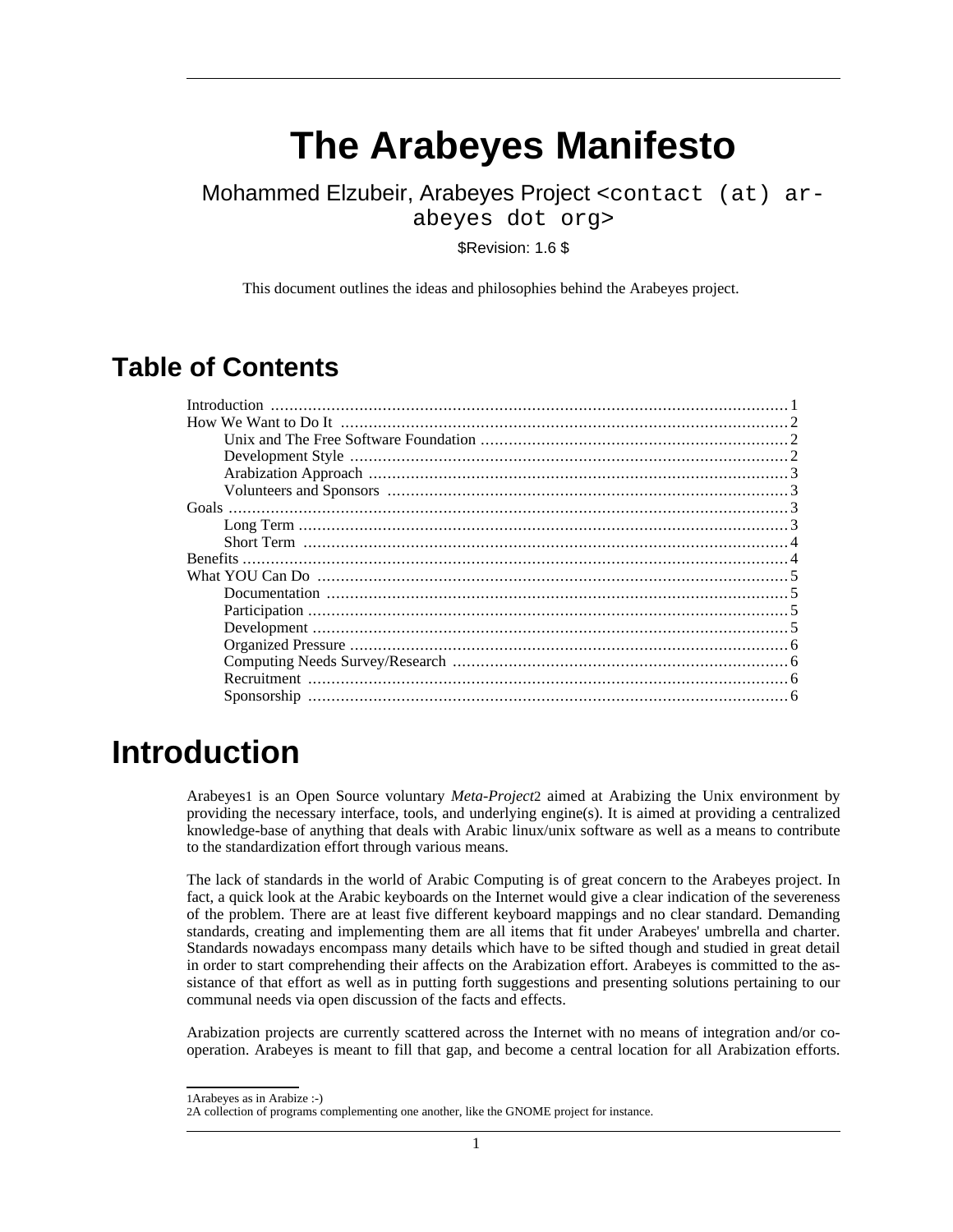That includes hosting and tracking all available Linux/Unix Arabic software. Arabeyes also aims to develop its own tools and utilities which are necessary to provide for a basic computer interface (at both the console and GUI levels).

Arabeyes also aims to present an open forum for discussion in order to "spread" the knowledge and give an opportunity for the "haves" to share with the "have-nots". Arabeyes' utilization of CVS (Concurrent Versioning System) is meant to prolong the lifecycle and existance of the projects as well as to attract and incite onlookers and developers to jump-in and modify code (direct involvement).

Raising computer and Linux/Unix awareness in the Arab world is one of the reasons Arabeyes exists today. The up-and-coming student generation needs to know of the existence of Arabeyes (and the Open Source movement) in order for them to acquire the various necessary tools as well as to give them a forum to learn, teach and participate. We are also raising awareness within the Open Source community about Arabization issues.

<span id="page-1-0"></span>Finally, Arabeyes seeks to garner the respect of their peers (other Open Source projects) and their communities.

## **How We Want to Do It**

<span id="page-1-1"></span>This is not the first attempt to bring Arabic support to the Unix environment. However, with better planning, excursion and a bit of ingenuity Arabeyes is planned to extend well beyond past successes and avoid previous failures and mistakes. Arabeyes, its contents and projects will live-on irrespective of maintainer, location or sponsorship -- that in itself is a shift in previous paradigms.

#### **Unix and The Free Software Foundation**

Unix systems have great potential in the fields of stability, scalability, and speedy development cycles. In fact, a quick look at the history of the Linux operating system would show that in one decade it was able to present itself as a serious system, developed by computer enthusiasts and professionals alike, over the Internet.

The Free Software Foundation (launched in 1984) provides a complete Unix-like operating system which is *free*. The concept of free software is a new one to the Arab world (in fact, the compliance with international copyright laws is relatively new worldwide). Free Software will allow for accelerated development (which has not been possible with in-house closed-source projects), and a transparency which will give incentive to excel and compete productively.

<span id="page-1-2"></span>The costs endured by educational institutes could be drastically cut by using better and free software. This provides for a good foundation to more secure systems (not limited to schools) - as the dependence on foreign software is kept to a bare minimum.

#### **Development Style**

The Arabeyes project complies with the Open Source concepts and ideals. In fact, the adoption of the open source licenses is a fundamental part of the project's philosophy.

The utilization of a CVS Repository (which is world-accessible) provides developers with:

- An easy way of maintaining code and other miscellaneous project items.
- Adding and improving upon existing work concurrently.
- Ensuring a long lifespan for the project, regardless of commitment of the oringinal developers.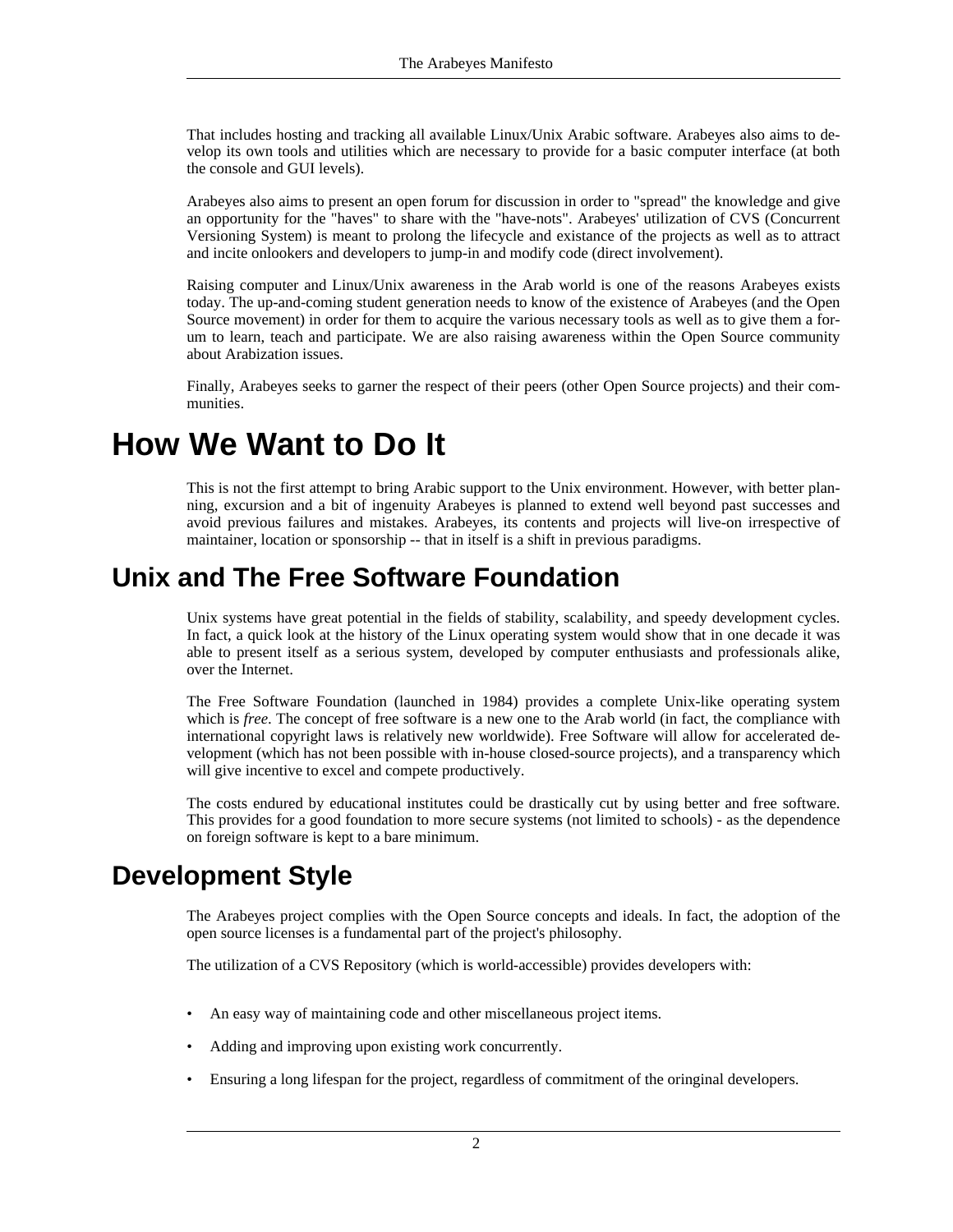Mailing list(s) are setup so questions and related issues can be addressed and discussed. General Arabic Linux/Unix FAQ's3 and specific-project FAQ's are provided to serve as a first-place-to-look for those with questions.

<span id="page-2-0"></span>Decisions are taken by the 'core' team. This *core* group is made up of key individuals who are contributing to the project on a multitude of ways.

### **Arabization Approach**

It is hard to take a linear approach when it comes to Arabization. Some of the important things that need to be tackled are:

**Fonts** 

The wide variation of fonts and lack of compliance with existing standards only makes the Arabization process more challenging. The issue of fonts must be addressed seriously and quickly.

**Libraries** 

GTK/Pango and Qt provide varying Arabic support. Currently Qt3 seems to be promising.

• Console/Interface

The console level, Akka provides Arabic support to input/output in Arabic. This allows for use under the lynx browser (text-based web browser), and other minimal console usages.

• Mail/Chat/Spell/other Applications

Basic applications will have to be addressed to round a person's daily needs.

• Desktop (GUI)

<span id="page-2-1"></span>The desktop environment is envisioned as the most challenging and least "must-have" chain in the link. Gnome/KDE/etc arabization will be addressed as a by-product of all the underlying work that needs to happen to augment the list above.

#### **Volunteers and Sponsors**

<span id="page-2-2"></span>Since we rely on voluntary work, financial sponsorship will go directly towards the project and not individuals. All donations (if and when) will be strictly used on software/hardware on a need-basis for Arabeyes projects. Monetary exchanges will be made available to donors upon request.

## **Goals**

## <span id="page-2-3"></span>**Long Term**

1. Increase the number of competent Arab programmers/developers. This will increase the availability and enlarge the pool of employment candidates in the future.

<sup>3</sup>FAQ stands for Frequently Asked Questions.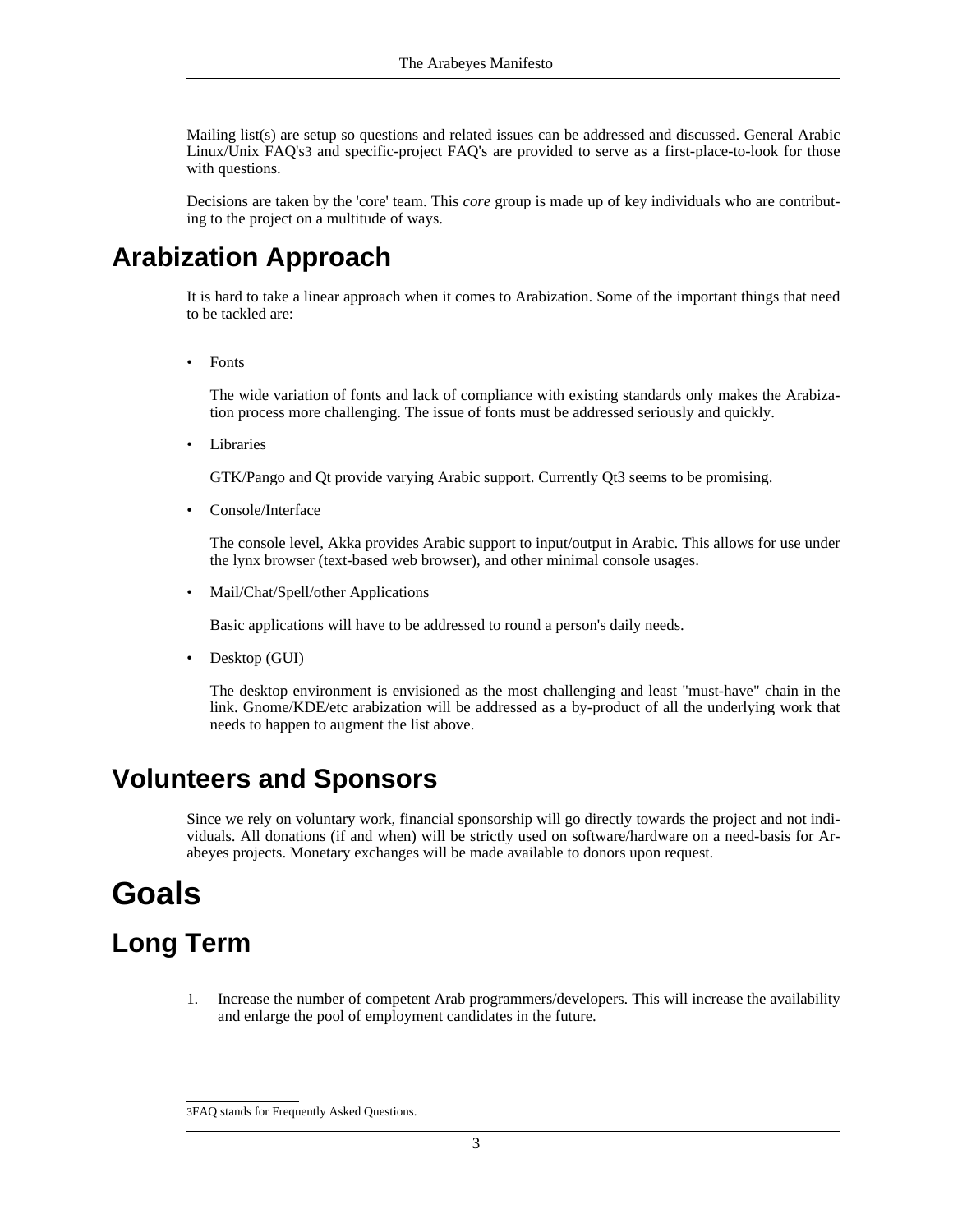- 2. Generate corporate interest in the use and development of Arabeyes and Unix.
- 3. Motivate programmers-to-be to develop native Arabic software
	- Target younger generations (schools/universities)
	- Professionals
- 4. Retain knowledge base:

Knowledge will remain within the Arabeyes project, and accumulate as more (and different) people contribute, regardless of how long they remain committed to the project's development.

- 5. Spread free software awareness in the Arab world
	- a. Re-introduce concepts of *volunteerism* and sharing within a different context (computers)
	- b. Campaign for use and development of free software
- <span id="page-3-0"></span>6. Arabic Linux/Unix distributions money making opportunities - in distribution, product support, and sales of technical books.

#### **Short Term**

- 1. Provide a usable Arabic Unix interface for basic computing needs
- 2. Become a central hub for Arabization efforts
- 3. Raise awareness,
	- about this project
	- about the need of external support
- 4. Recruit developers, designers, etc.
- <span id="page-3-1"></span>5. Find sponsorship in the form of moral, technical, and/or financial support.

## **Benefits**

Average user:

For the average user, Arabeyes will provide a usable productive system in which he/she can use Arabic and Arabized software.

Small-company:

For the small start-up company, a free and secure system will provide for a good financial decision,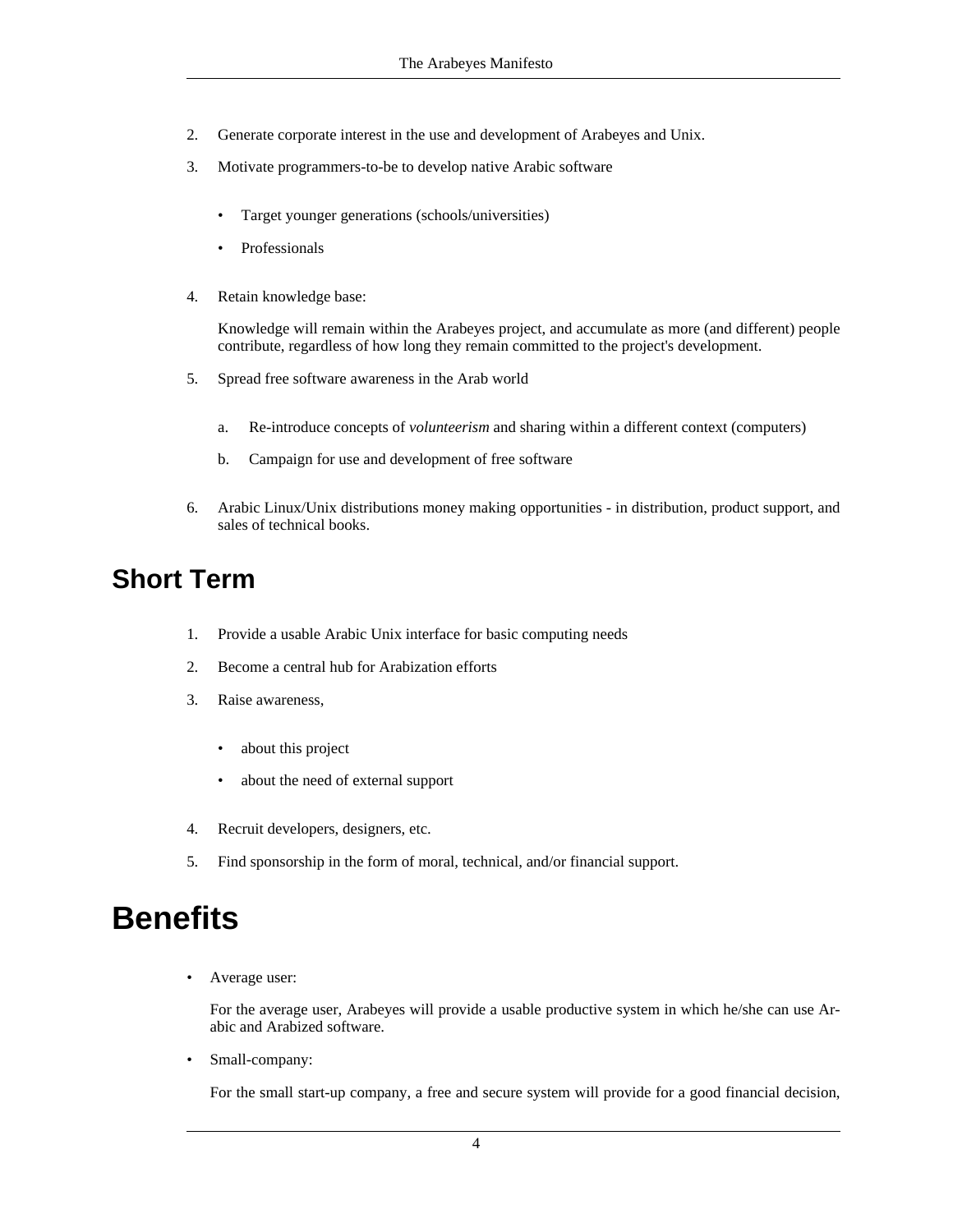without the worries of restrictive commercial licenses.

Big corporations:

The big corporations have a lot to gain. Other than finding a cheaper alternative to proprietary closed-source commercial software, they will find an increasing number of competent programmers and developers who are well acquainted with the issues relating to Arabic software.

Governmental offices:

Governmental offices and establishments have all the benefits of the big corporations with an edge when it comes to security. In-house development of security-related applications and sensitive data is more feasible with a larger number of Arab developers.

• Arab programmer society:

The Arab programmer society can find a means to communicate, share, teach and learn from one another. The currently fragmented society will find it more productive when all the efforts are combined. It will also benefit from having a larger audience, and a louder voice.

• Arab community in general:

The community will benefit by being able to use (with the option of improving upon) free native Arabic software with no license restrictions of use. This will provide the foundation for an accelerated development in free Open Source Arabic software and in the computer industry in general. Arabeyes will also generate hope and propel Arab aspirations to excel in technological feats.

## <span id="page-4-0"></span>**What YOU Can Do**

#### **Documentation**

<span id="page-4-1"></span>Documentation is one of the most important aspects of any project. In fact, it may be more important than the code. That being said, we have two parallel documentation efforts which you can pick from:

- Translation there is a vast number of Linux/Unix documents, FAQ's, and HOWTO's that need to be translated. If you think you would like to translate, and know both Arabic and English with moderate computer knowledge then this may be for you.
- <span id="page-4-2"></span>• Current Projects - Arabeyes projects will need proper documentation too. This can be done in both languages. So, if you don't feel that you have the edge of both languages, this may be for you.

### **Participation**

<span id="page-4-3"></span>The simple act of participating by voicing your opinion, trying a product, and/or reading about others' experiences is a form of help that we dearly appreciate. Participation is a key factor which may determine the success of Arabeyes. The more you learn, the more you can help others as they learn. Utilize our mailing list(s) for that purpose and don't hesitate to ask.

#### **Development**

We are always looking for competent developers and programmers. Students are of particular interest to Arabeyes, as they carry the curiosity and enthusiasm both of which we need. Computer enthusiasts and